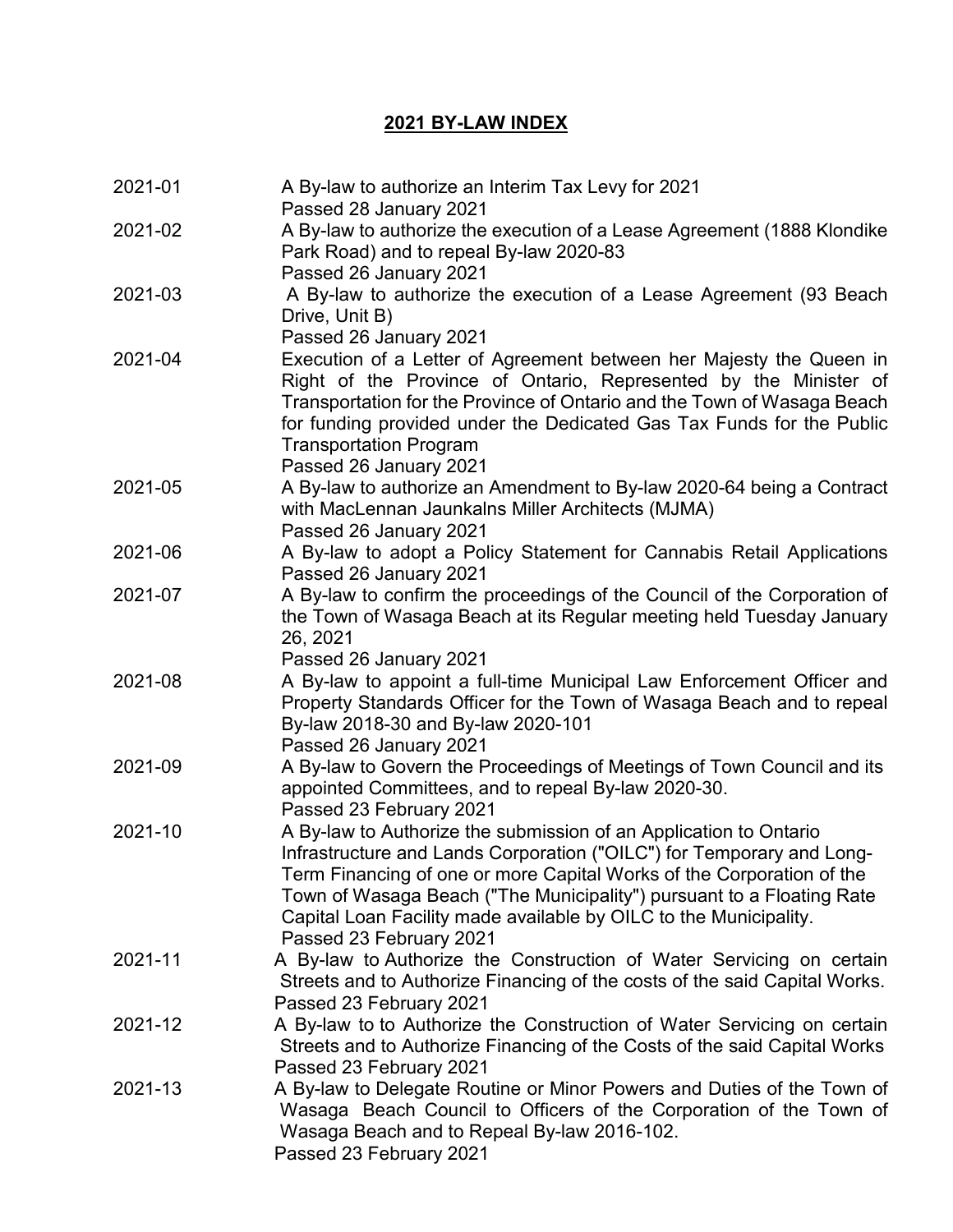| $2021 - 14$<br>2021-15 | pulled<br>pulled                                                                                                                                                                                                                                                                                                                                              |
|------------------------|---------------------------------------------------------------------------------------------------------------------------------------------------------------------------------------------------------------------------------------------------------------------------------------------------------------------------------------------------------------|
| 2021-16                | A By-law to Exempt Certain Lands From Part Lot Control Pursuant To<br>Section 50(7) Of The Planning Act, In Respect Of Lands Described As<br>Blocks 136, 137, 138, 139, 140, 141, 142 And 143, Registered Plan 51M-<br>1039, In The Town Of Wasaga Beach, County of Simcoe (Zancor North<br>Inc. - Trillium Forest North Phase 2).<br>Passed 23 February 2021 |
| 2021-17                | A By-law to authorize a Memorandum of Understanding ("MOU") Between<br>the Town of Wasaga Beach and YMCA of Simcoe/Muskoka.<br>Passed 23 February 2021                                                                                                                                                                                                        |
| 2021-18                | A By-law to confirm the proceedings of the Council of the Corporation of<br>the Town of Wasaga Beach at its Regular meeting held Tuesday, February<br>23, 2021.<br>Passed 23 February 2021                                                                                                                                                                    |
| 2021-19                | A By-law to amend By-law 2020-126 being a By-law to establish fees and<br>charges to be collected by the Corporation of the Town of Wasaga Beach<br>Passed 02 March 2021                                                                                                                                                                                      |
| 2021-20                | A By-law to appoint a full-time Municipal Law Enforcement Officer and<br>Property Standards Officer for the Town of Wasaga Beach<br>Passed 02 March 2021                                                                                                                                                                                                      |
| 2021-21                | A By-law to authorize the entering into of an Agreement between the Town<br>of Wasaga Beach and Her Majesty the Queen in right of the Province of<br>Ontario as represented by the Minister of Transportation, for the Municipal<br><b>Transit Enhanced Cleaning (MTEC)</b><br>Passed 02 March 2021                                                           |
| 2021-22                | A By-law to confirm the proceedings of the Council of the Corporation of<br>the Town of Wasaga Beach at its Special meeting held Tuesday March 2,<br>2021.<br>Passed 02 March 2021                                                                                                                                                                            |
| 2021-23                | A By-law to authorize the entering into of an Agreement between the Town<br>of Wasaga Beach and Her Majesty the Queen in right of the Province of<br>Ontario as represented by the Minister of Transportation for the Province<br>of Ontario, for the Safe Restart Agreement (SRA) – Phase 2 Municipal<br>Transit Funding.<br>Passed 30 March 2021            |
| 2021-24                | A By-law to Deem part of Registered Plan 1369, Town of Wasaga Beach,<br>Not to be a Registered Plan of Subdivision (10 (Ten) foot wide Foot Path<br>identified on Plan 1369 between Lots 75 and 76)<br>Passed 30 March 2021                                                                                                                                   |
| 2021-25                | A By-law to Adopt a Sponsorship and Naming Policy<br>Passed 30 March 2021                                                                                                                                                                                                                                                                                     |
| 2021-26                | A By-law to Adopt a Donor Recognition Policy<br>Passed 30 March 2021                                                                                                                                                                                                                                                                                          |
| 2021-27                | A By-law to authorize the entering into of an Agreement between the Town<br>of Wasaga Beach and Compu-SOLVE Technologies Inc. (Compu-SOLVE)<br>for managed computer support services<br>Passed 30 March 2021                                                                                                                                                  |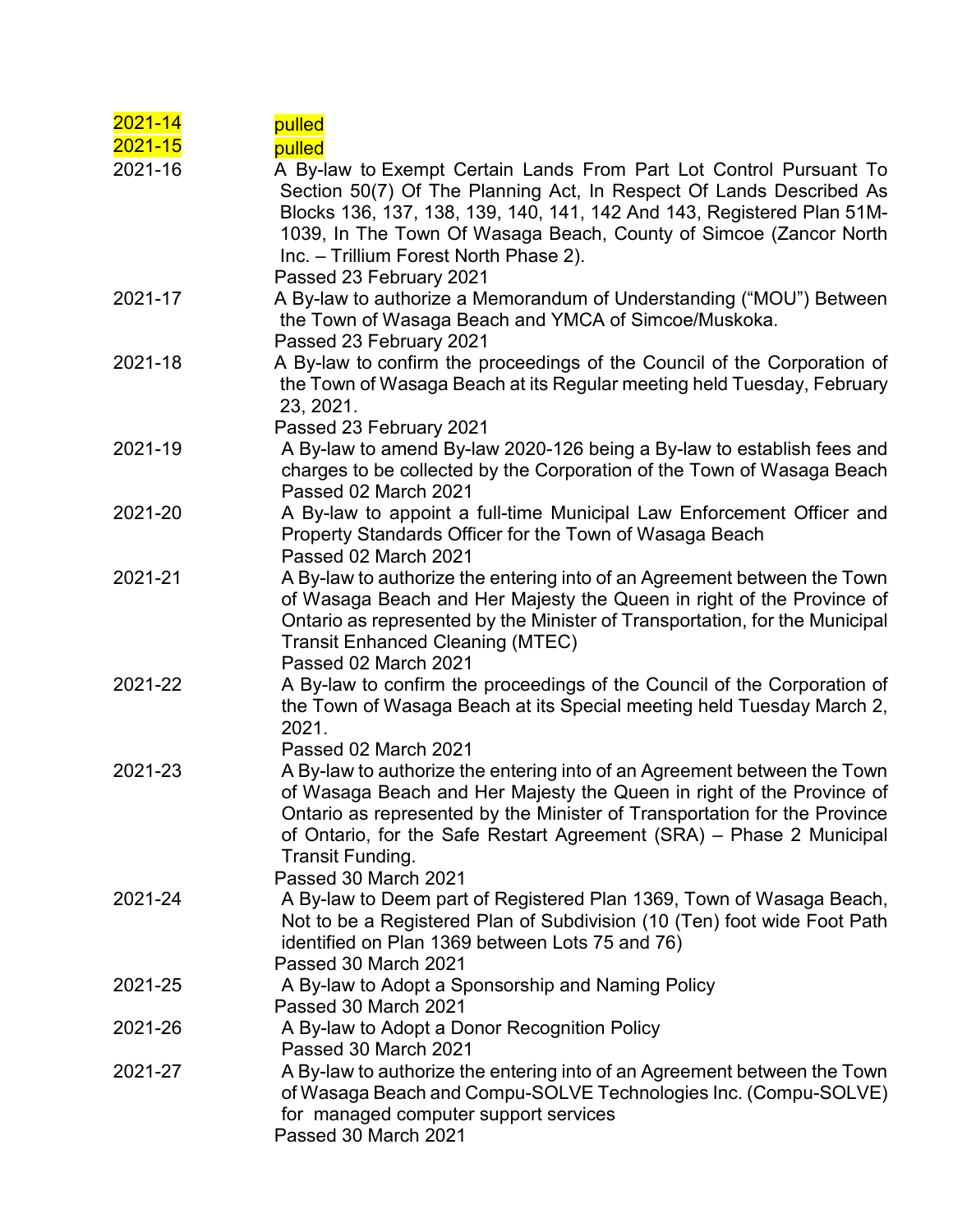| 2021-28 | A By-law to amend By-law 2021-13 being a By-law to Delegate Routine or<br>Minor Powers and Duties of the Town of Wasaga Beach Council to<br>Officers of the Corporation of the Town of Wasaga Beach                                                                                |
|---------|------------------------------------------------------------------------------------------------------------------------------------------------------------------------------------------------------------------------------------------------------------------------------------|
|         | Passed 30 March 2021                                                                                                                                                                                                                                                               |
| 2021-29 | A By-law to authorize the execution of a License Agreement (21 Main<br>Street)                                                                                                                                                                                                     |
|         | Passed 30 March 2021                                                                                                                                                                                                                                                               |
| 2021-30 | A By-law to authorize the execution of a Lease Agreement (93 Beach<br>Drive, Unit A)                                                                                                                                                                                               |
|         | Passed 30 March 2021                                                                                                                                                                                                                                                               |
| 2021-31 | A By-law to authorize the entering into of an Agreement between the Town<br>of Wasaga Beach and Her Majesty the Queen in right of the Province of<br>Ontario as represented by the Office of the Fire Marshal, for the Fire Safety<br><b>Grant Program</b><br>Passed 30 March 2021 |
| 2021-32 | A By-law to amend By-law No. 2005-17, being a by-law to establish rates                                                                                                                                                                                                            |
|         | and regulations for the parking of vehicles within the Town of Wasaga<br><b>Beach</b><br>Passed 30 March 2021                                                                                                                                                                      |
| 2021-33 | By-law to confirm the proceedings of the Council of the Corporation of the<br>Town of Wasaga Beach at its Regular meeting held Tuesday, March 30,<br>2021                                                                                                                          |
|         | Passed 30 March 2021                                                                                                                                                                                                                                                               |
| 2021-34 | A By-law to confirm the proceedings of the Council of the Corporation of<br>the Town of Wasaga Beach at its Special meeting held Tuesday, April 6,<br>2021                                                                                                                         |
|         | Passed 06 April 2021                                                                                                                                                                                                                                                               |
| 2021-35 | A By-law to Deem Parts of Registered Plan 1369, Town of Wasaga Beach,<br>Not to be a Registered Plan of Subdivision (Lot 76 and 10 (ten) foot wide<br>Foot Path identified on Plan 1369 between Lots 75 and 76) and to repeal<br>By-law 2021-24<br>Passed 06 April 2021            |
| 2021-36 | A By-law to adopt Amendment No. 1 to the Downtown Community<br>Improvement Plan for the Town of Wasaga Beach                                                                                                                                                                       |
| 2021-37 | Passed 27 April 2021<br>A By-law to amend Comprehensive Zoning By-law 2003-60, as amended,<br>with respect to Downtown Wasaga Beach                                                                                                                                                |
| 2021-38 | Passed 27 April 2021<br>A By-law to adopt Amendment No. 56 to the Official Plan for the Town of<br>Wasaga Beach                                                                                                                                                                    |
|         | Passed 27 April 2021                                                                                                                                                                                                                                                               |
| 2021-39 | A By-law to authorize the execution of a Lease Agreement (93 Beach Drive,<br>Unit $C$ )                                                                                                                                                                                            |
|         | Passed 27 April 2021                                                                                                                                                                                                                                                               |
| 2021-40 | A By-law to authorize a Facility Use Agreement between the Town of<br>Wasaga Beach and the Simcoe Muskoka District Health Unit for the<br>Establishment of a COVID-19 Immunization Clinic at the Wasaga Beach<br>RecPlex and Parking Lot<br>Passed 27 April 2021                   |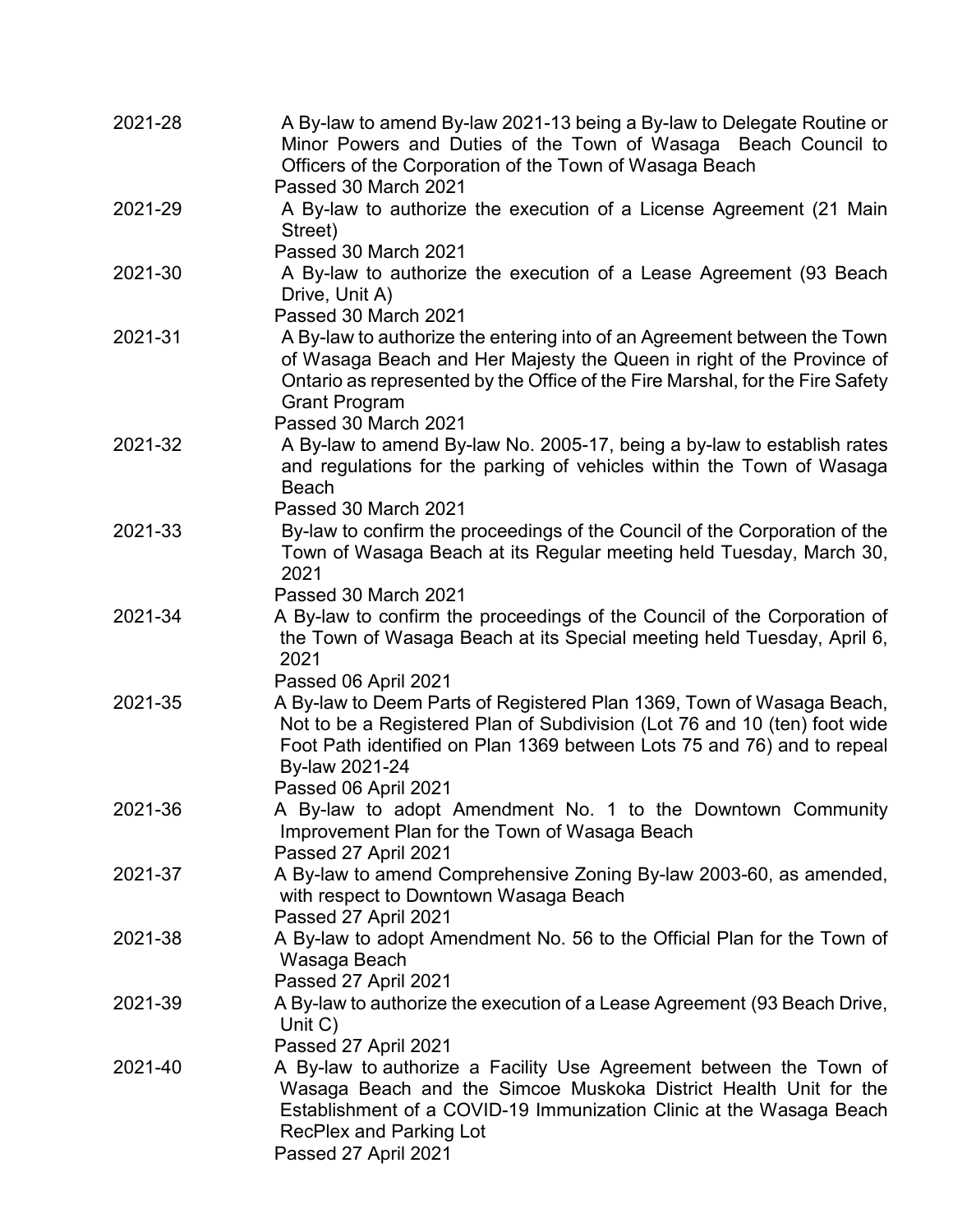| 2021-41 | A By-law to establish Development Charges for the Corporation of the<br>Town of Wasaga Beach-Beach Area<br>Passed 27 April 2021                                                                                                                                                 |
|---------|---------------------------------------------------------------------------------------------------------------------------------------------------------------------------------------------------------------------------------------------------------------------------------|
| 2021-42 | A By-law to establish Development Charges for the Corporation of the<br>Town of Wasaga Beach - Townwide<br>Passed 27 April 2021                                                                                                                                                 |
| 2021-43 | A By-law to confirm the proceedings of the Council of the Corporation of<br>the Town of Wasaga Beach at its Special meeting held Tuesday, April 27,<br>2021<br>Passed 27 April 2021                                                                                             |
| 2021-44 | A By-law to appoint seasonal Municipal Law Enforcement Officers for the<br>Town of Wasaga Beach<br>Passed 25 May 2021                                                                                                                                                           |
| 2021-45 | A By-law to authorize the sale/disposal of Surplus Real Property no longer<br>required for municipal purposes, being Parts of Registered Plan 1369 (Lot<br>76 and 10 (ten) foot wide Foot Path identified on Plan 1369 between Lots<br>75 and 76)<br>Passed 25 May 2021         |
| 2021-46 | A By-law to set the Tax Rates and to Levy Taxes for the year 2021<br>Passed 25 May 2021                                                                                                                                                                                         |
| 2021-47 | A By-law to establish a Notice Requirements Policy for the Town of Wasaga<br>Beach, and to repeal By-law 2014-23<br>Passed 25 May 2021                                                                                                                                          |
| 2021-48 | A By-law to Adopt a Memorial and Dedication Program Policy<br>Passed 25 May 2021                                                                                                                                                                                                |
| 2021-49 | A By-law to authorize an Agreement between the Town of Wasaga Beach<br>and The Bench press Ltd. O/A Creative Outdoor Advertising for the<br><b>Advertising Waste/Recycling Receptacles</b><br>Passed 25 May 2021                                                                |
| 2021-50 | A By-law to Provide for the Use of an Alternative voting method (internet)<br>and the Use of Vote-Counting Equipment for Municipal and School Board<br>Elections and to Repeal By-law 2013-37<br>Passed 25 May 2021                                                             |
| 2021-51 | A By-law to authorize the Execution of a Lease Agreement between the<br>Town of Wasaga Beach and the Wasaga Beach Farmers' Market for a<br>Land Use Lease at the Town owned Recplex Community Centre Parking<br>Lot to Operate a Seasonal Farmers' Market<br>Passed 25 May 2021 |
| 2021-52 | A By-law to Adopt a Development Charge Rate Change Collection Policy<br>Passed 25 May 2021                                                                                                                                                                                      |
| 2021-53 | A By-law to confirm the proceedings of the Council of the Corporation of<br>the Town of Wasaga Beach at its Regular meeting held Tuesday, May 25,<br>2021<br>Passed 25 May 2021                                                                                                 |
| 2021-54 | A By-law to appoint a Building Inspector/ Plans Examiner for the Town of<br>Wasaga Beach (Adam Horton)<br>Passed 29 June 2021                                                                                                                                                   |
| 2021-55 | A By-law to appoint a Building Inspector/ Plans Examiner for the Town of<br>Wasaga Beach (Natasha Stefanovska)                                                                                                                                                                  |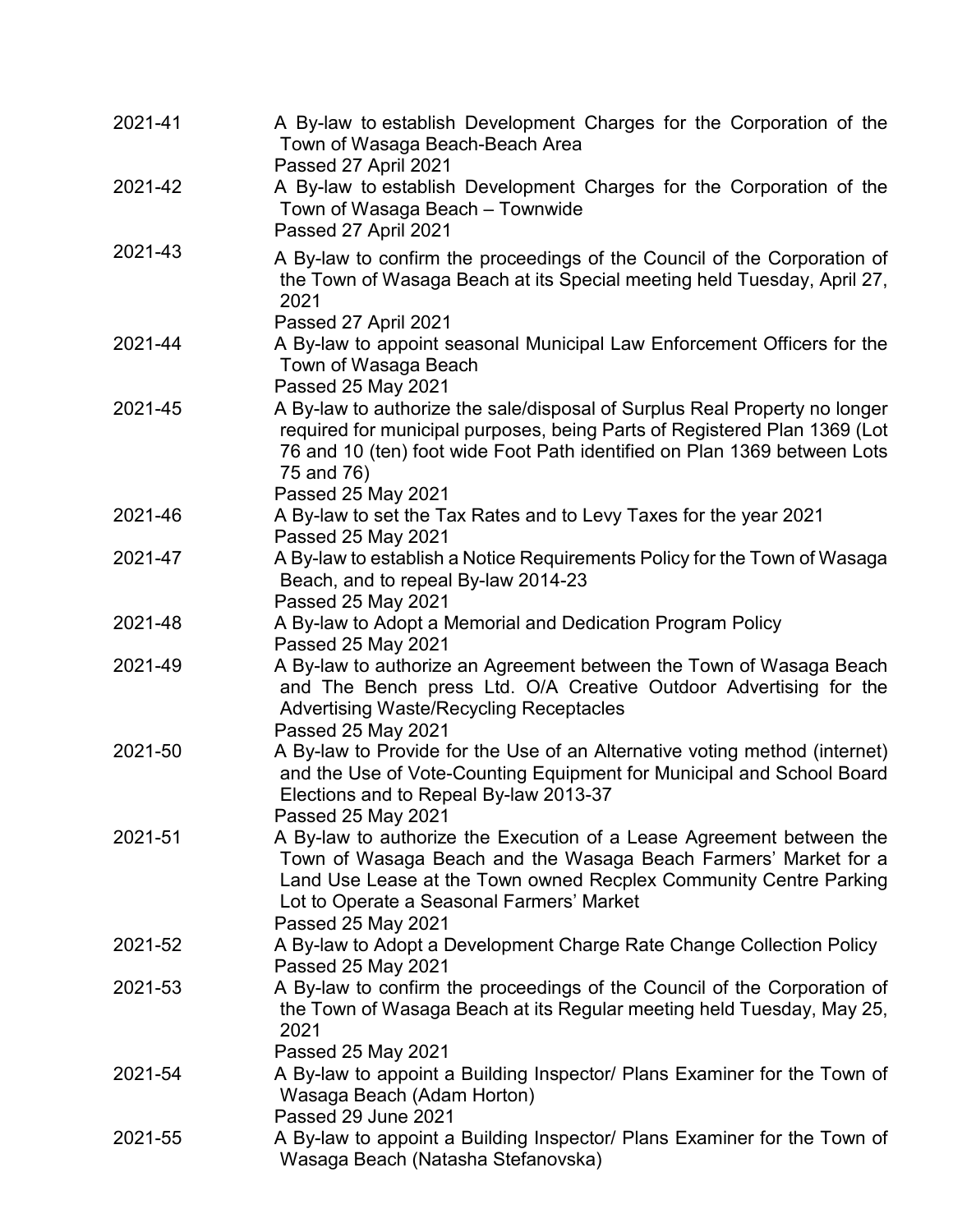|         | Passed 29 June 2021                                                                                                                                                                                                                                                                                                                                                                                   |
|---------|-------------------------------------------------------------------------------------------------------------------------------------------------------------------------------------------------------------------------------------------------------------------------------------------------------------------------------------------------------------------------------------------------------|
| 2021-56 | A By-law to appoint a Building Inspector/ Plans Examiner for the Town of<br>Wasaga Beach (Tracy Jarratt)<br>Passed 29 June 2021                                                                                                                                                                                                                                                                       |
| 2021-57 | A By-law to amend Town of Wasaga Beach Comprehensive Zoning By-law<br>No. 2003-60, as amended (Hamount Investments Ltd. - Block 24, Plan<br>51M-923)                                                                                                                                                                                                                                                  |
| 2021-58 | Passed 29 June 2021<br>A By-law to authorize the entering into of an Agreement between the<br>Corporation of the Town of Wasaga Beach and Sterling Homes (Westbury<br>Rd) Inc. for the deferral of the payment of development charges associated<br>with the property outlined on Schedule "A" of the attached Development<br>Charges Deferral Agreement dated August 28, 2020<br>Passed 29 June 2021 |
| 2021-59 | A By-law to amend Town of Wasaga Beach Comprehensive Zoning By-law<br>No. 2003-60, as amended (81 Berkely Street)<br>Passed 29 June 2021                                                                                                                                                                                                                                                              |
| 2021-60 | A By-law to authorize the execution of a Lease Agreement (31 Beach Drive,<br>Unit A)<br>Passed 29 June 2021                                                                                                                                                                                                                                                                                           |
| 2021-61 | A By-law to authorize the execution of a License Agreement Amendment<br>with Rogers Communications Inc. (950 River Road West)<br>Passed 29 June 2021                                                                                                                                                                                                                                                  |
| 2021-62 | A By-law to confirm the proceedings of the Council of the Corporation of<br>the Town of Wasaga Beach at its Regular meeting held Tuesday June 29,<br>2021<br>Passed 29 June 2021                                                                                                                                                                                                                      |
| 2021-63 | A By-law to appoint a full-time Municipal Law Enforcement Officer and<br>Property Standards Officer for the Town of Wasaga Beach (Igor<br>Piatetskii)<br>Passed 27 July 2021                                                                                                                                                                                                                          |
| 2021-64 | A By-law to A By-law to amend Town of Wasaga Beach Comprehensive<br>Zoning By-law No. 2003-60, as amended (ELM Wasaga Beach - 305 River<br>Road West)<br>Passed 27 July 2021                                                                                                                                                                                                                          |
| 2021-65 | A By-law to authorize an Encroachment Agreement between the Town of<br>Wasaga Beach and Cindy Rosebrugh for the property of CON 8 N PT LOT<br>25; RP51R9661 Parts 1, 2, Municipally known as 563 River Road West<br>Passed 27 July 2021                                                                                                                                                               |
| 2021-66 | A By-law to amend the Terms of Reference for the Age Friendly Community<br>Advisory Committee and to repeal By-law No. 2018-38<br>Passed 27 July 2021                                                                                                                                                                                                                                                 |
| 2021-67 | A By-law to authorize the execution of a Lease Agreement (41 Beach Drive,<br>Unit $E$ )<br>Passed 27 July 2021                                                                                                                                                                                                                                                                                        |
| 2021-68 | A By-law to prohibit or regulate signs and other advertising devices within<br>the Town of Wasaga Beach and to repeal By-laws 96-10, 96-13, 2013-45,<br>2014-29, 2018-52 and 2018-67<br>Passed 27 July 2021                                                                                                                                                                                           |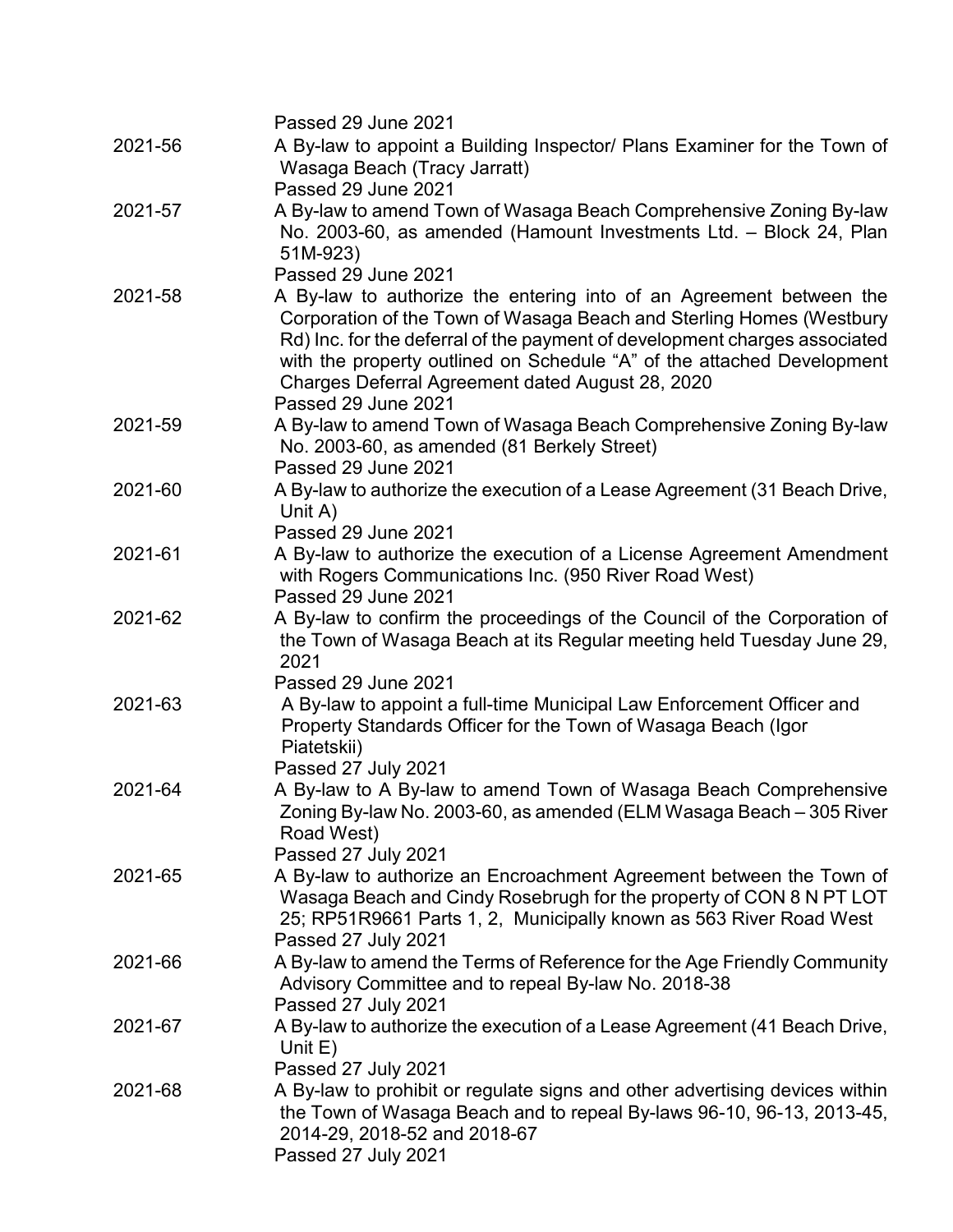| 2021-69 | A By-law to confirm the proceedings of the Council of the Corporation of<br>the Town of Wasaga Beach at its Regular meeting held Tuesday, July 27,<br>2021                                                                                                                                                                                     |
|---------|------------------------------------------------------------------------------------------------------------------------------------------------------------------------------------------------------------------------------------------------------------------------------------------------------------------------------------------------|
|         | Passed 27 July 2021                                                                                                                                                                                                                                                                                                                            |
| 2021-70 | A By-law to confirm the proceedings of the Council of the Corporation of<br>the Town of Wasaga Beach at its Special meeting held Thursday August<br>5, 2021                                                                                                                                                                                    |
|         | Passed 5 August 2021                                                                                                                                                                                                                                                                                                                           |
| 2021-71 | A By-law to confirm the proceedings of the Council of the Corporation of<br>the Town of Wasaga Beach at its Special Emergency Council meeting held<br>Friday August 6, 2021.<br>Passed 6 August 2021                                                                                                                                           |
| 2021-72 | A By-law to Authorize the Execution of the Transfer Payment Agreement<br>for assistance with initiatives to promote tourism in BruceGreySimcoe<br>(Ontario Tourism Region 7) - fabrication and installation of Tourism<br>Wayfinding Signage; between Regional Tourism Organization 7 and the<br>Town of Wasaga Beach<br>Passed 31 August 2021 |
| 2021-73 | A By-law to authorize the execution of agreements between the Town of<br>Wasaga Beach and the Ontario Ministry of Infrastructure, Program<br><b>Delivery Branch</b>                                                                                                                                                                            |
| 2021-74 | Passed 31 August 2021<br>A By-law to confirm the proceedings of the Council of the Corporation of<br>the Town of Wasaga Beach at its Regular meeting held Tuesday August<br>31, 2021                                                                                                                                                           |
|         | Passed 31 August 2021                                                                                                                                                                                                                                                                                                                          |
| 2021-75 | A By-law to confirm the proceedings of the Council of the Corporation of<br>the Town of Wasaga Beach at its Special Council meeting held Tuesday<br>September 7, 2021<br>Passed 07 September 2021                                                                                                                                              |
| 2021-76 | A By-law to authorize the execution of agreements between the Town of<br>Wasaga Beach and Regional Tourism Organization 7 (RT07)<br>Passed 28 September 2021                                                                                                                                                                                   |
| 2021-77 | A By-law to Regulate "Open Fires"<br>Passed 28 September 2021                                                                                                                                                                                                                                                                                  |
| 2021-78 | A By-Law To Amend Town Of Wasaga Beach Comprehensive Zoning By-<br>Law No. 2003-60, As Amended<br>Passed 21 December 2021                                                                                                                                                                                                                      |
| 2021-79 | A By-law to exempt certain lands from Part Lot Control pursuant to Section<br>50(7) of the Planning Act, in respect of lands described as Blocks 19 to 25,<br>Registered Plan 51M-1188, in the Town of Wasaga Beach, County of<br>Simcoe (Sterling Group Corporation)<br>Passed 28 September 2021                                              |
| 2021-80 | A By-law to adopt a COVID-19 Vaccination Policy<br>Passed 28 September 2021                                                                                                                                                                                                                                                                    |
| 2021-81 | A By-law to authorize the execution of Lease Agreements<br>Passed 28 September 2021                                                                                                                                                                                                                                                            |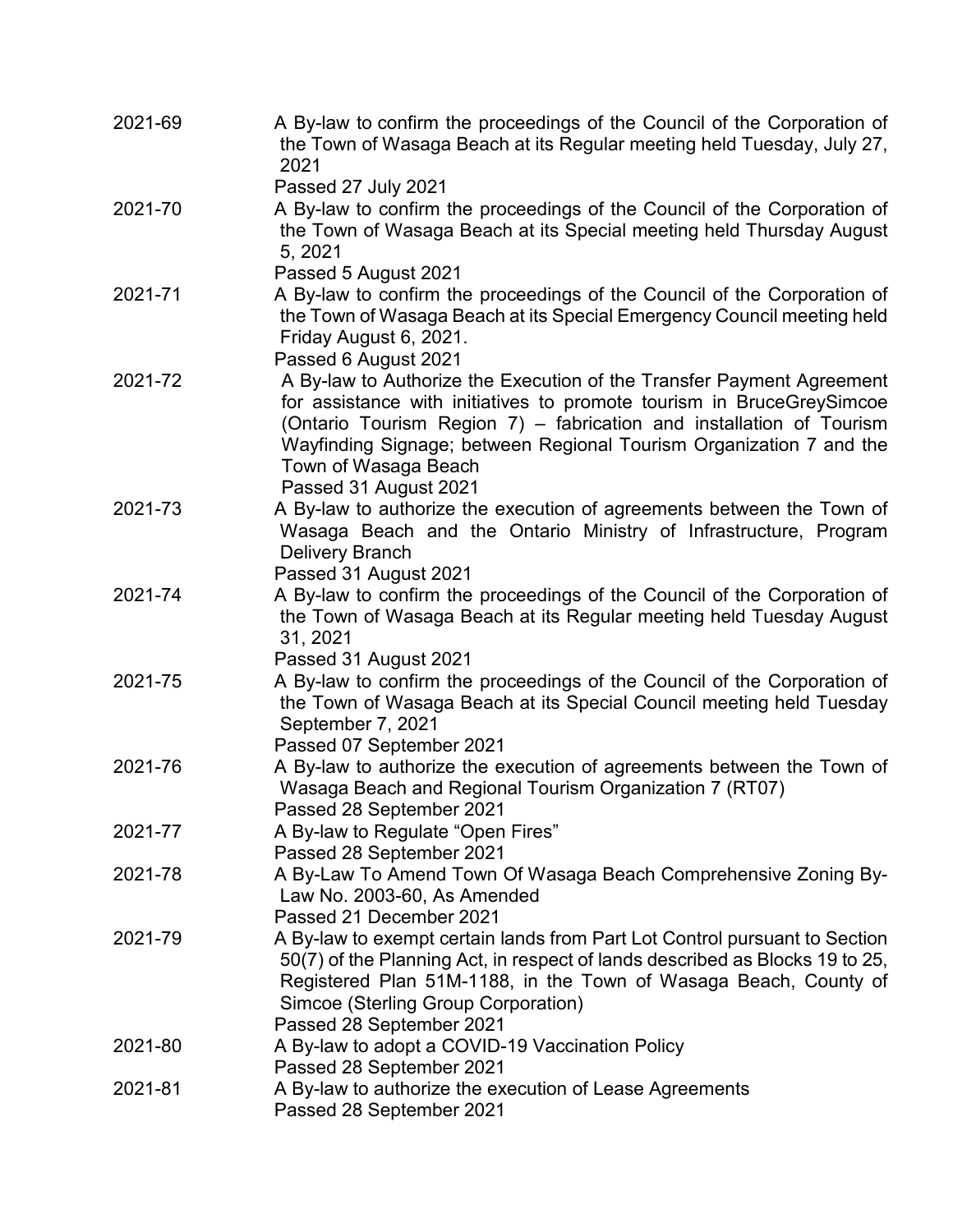| 2021-82 | A By-law to confirm the proceedings of the Council of the Corporation of<br>the Town of Wasaga Beach at its Regular meeting held Tuesday<br>September 28, 2021                                                                                                                                          |
|---------|---------------------------------------------------------------------------------------------------------------------------------------------------------------------------------------------------------------------------------------------------------------------------------------------------------|
|         | Passed 28 September 2021                                                                                                                                                                                                                                                                                |
| 2021-83 | A By-law to authorize the execution of a Lease Agreement (41 Beach Drive-<br>rear storage)<br>Passed 07 October 2021                                                                                                                                                                                    |
| 2012-84 | A By-law to confirm the proceedings of the Council of the Corporation of<br>the Town of Wasaga Beach at its Special Council meeting held Thursday<br>October 7, 2021 Passed 07 October 2021                                                                                                             |
| 2021-85 | A By-law to establish a Cash-in-Lieu of Parking Policy in the Town of<br>Wasaga Beach<br>Passed 26 October 2021                                                                                                                                                                                         |
| 2021-86 | A By-law to authorize the construction of Water Servicing on certain streets,<br>and to authorize financing of the costs of the said capital works<br>Passed 26 October 2021                                                                                                                            |
| 2021-87 | A By-law to amend Town of Wasaga Beach Comprehensive Zoning By-law<br>No. 2003-60, as amended (Adam Weiner - 34 Constance Boulevard)<br>Passed 26 October 2021                                                                                                                                          |
| 2021-88 | A By-law to confirm the proceedings of the Council of the Corporation of<br>the Town of Wasaga Beach at its Regular meeting held Tuesday October<br>26, 2021.<br>Passed 26 October 2021                                                                                                                 |
| 2021-89 | A By-law to confirm the proceedings of the Council of the Corporation of<br>the Town of Wasaga Beach at its Special Council meeting held<br>Wednesday November 10, 2021                                                                                                                                 |
| 2021-90 | Passed 10 November 2021<br>A By-law to Adopt a Facility Allocation Policy<br>Passed 23 November 2021                                                                                                                                                                                                    |
| 2021-91 | A By-law to Adopt a Recreation, Events and Facilities Refund Policy<br>Passed 23 November 2021                                                                                                                                                                                                          |
| 2021-92 | A By-law to authorize the execution of agreements between the Town of<br>Wasaga Beach and the Ontario Ministry of Municipal Affairs and Housing<br>Passed 23 November 2021                                                                                                                              |
| 2021-93 | A By-law to authorize the execution of a Lease Agreement (31 Beach Drive,<br>Unit $B$ )<br>Passed 23 November 2021                                                                                                                                                                                      |
| 2021-94 | A By-Law To Amend Town Of Wasaga Beach Comprehensive Zoning By-<br>Law No. 2003-60, As Amended (Zancor Homes (Wasaga) Ltd. -<br>Ramblewood Estates- Phase 1)<br>Passed 23 November 2021                                                                                                                 |
| 2021-95 | A By-Law To Exempt Certain Lands From Part Lot Control Pursuant To<br>Section 50(7) Of The Planning Act, In Respect Of Lands Described As<br>Blocks 50, 53, 54, 56 And 60, Plan 51m-1158, In The Town Of Wasaga<br>Beach, County Of Simcoe<br>(ELM Wasaga Beach (2016) Inc.)<br>Passed 23 November 2021 |
| 2021-96 | A By-law to establish the 0.30m reserve, being Part of Block 88, Plan 51M-<br>1158, designated as Part 424, Plan 51R-43174, in the Town of Wasaga                                                                                                                                                       |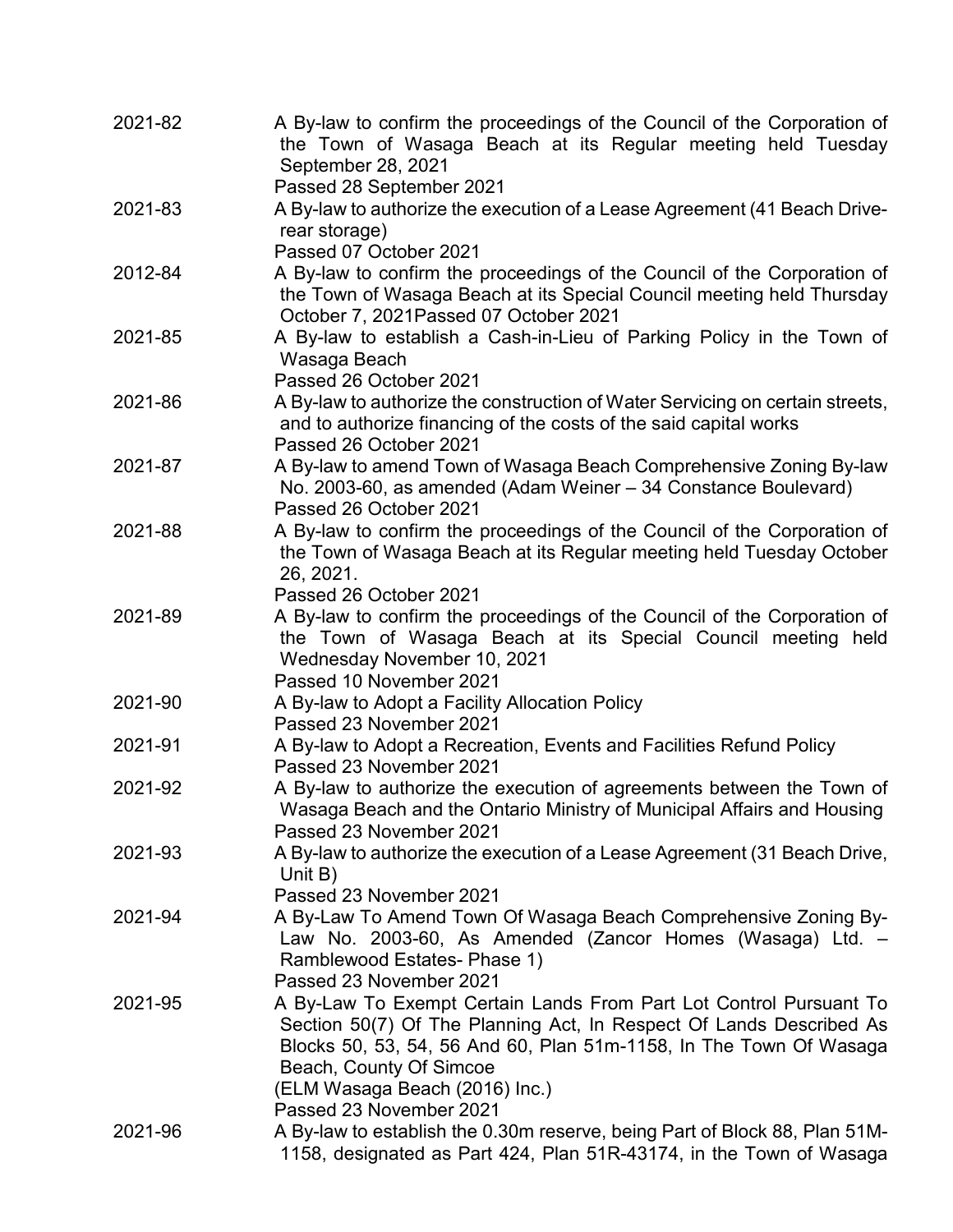|          | Beach, County of Simcoe as part of a public highway, and to name the<br>highway River Road West<br>Passed 23 November 2021 |
|----------|----------------------------------------------------------------------------------------------------------------------------|
| 2021-97  | A By-law to authorize the execution of a Collective Agreement                                                              |
|          | between the Canadian Union of Public Employees (CUPE) and its                                                              |
|          | Local 3115 and the Town of Wasaga Beach                                                                                    |
|          | Passed 23 November 2021                                                                                                    |
| 2021-98  | A By-Law To Govern The Proceedings Of Meetings Of Town Council And                                                         |
|          | Its Appointed Committees, And To Repeal By-Law 2021-09                                                                     |
|          | Passed 23 November 2021                                                                                                    |
| 2021-99  | A By-Law To Amend Town Of Wasaga Beach Comprehensive Zoning By-                                                            |
|          | Law No. 2003-60, As Amended (Gardens Of Wasaga Beach Inc. - 707                                                            |
|          | <b>River Road West)</b>                                                                                                    |
|          | Passed 23 November 2021                                                                                                    |
| 2021-100 | A By-Law To Deem Parts Of Registered Plan 1061, Town Of Wasaga                                                             |
|          | Beach, Not To Be A Registered Plan Of Subdivision (Lot 193 And Lot 194                                                     |
|          | Identified On Plan 1061)                                                                                                   |
|          | Passed 23 November 2021                                                                                                    |
| 2021-101 | A By-law to confirm the proceedings of the Council of the Corporation of                                                   |
|          | the Town of Wasaga Beach at its Regular meeting held Tuesday                                                               |
|          | November 23, 2021                                                                                                          |
|          | Passed 23 November 2021                                                                                                    |
| 2021-102 | A By-law to authorize the execution of agreements between the Town of                                                      |
|          | Wasaga Beach and the Canadian Urban Institute                                                                              |
|          | Passed 21 December 2021                                                                                                    |
| 2021-103 | A By-law to amend By-law No. 81-04, as amended, being a By-law to                                                          |
|          | designate Through Street                                                                                                   |
|          | Passed 21 December 2021                                                                                                    |
| 2021-104 | A By-law to adopt an Emergency Management Program and Emergency                                                            |
|          | Response Plan and to meet other Requirements under the Emergency                                                           |
|          | <b>Management and Civil Protection Act</b>                                                                                 |
|          | Passed 21 December 2021                                                                                                    |
| 2021-105 | A By-law to amend By-law No. 81-04, as amended, being a By-law to                                                          |
|          | designate Through Street                                                                                                   |
|          | Passed 21 December 2021                                                                                                    |
| 2021-106 | A By-Law To Assume Certain Streets And The Associated Services In The                                                      |
|          | Town Of Wasaga Beach For The Baycliffe Villas of Upper Wasaga                                                              |
|          | Subdivision (Phase 1) Registered Plan 51M-1028                                                                             |
|          | Passed 21 December 2021                                                                                                    |
| 2021-107 | A By-Law To Assume Certain Streets And The Associated Services In The                                                      |
|          | Town Of Wasaga Beach For The Baycliffe Villas of Upper Wasaga                                                              |
|          | Subdivision (Phase 2) Registered Plan 51M-1028                                                                             |
|          | Passed 21 December 2021                                                                                                    |
| 2021-108 | A By-Law To Assume Stormwater Management Pond Within The Baycliffe                                                         |
|          | Villas of Upper Wasaga Subdivision (Phase 2) Being Blocks 315 And 316                                                      |
|          | Of Registered Plan 51M-1028<br>Passed 21 December 2021                                                                     |
| 2021-109 | A By-Law To Exempt Certain Lands From Part Lot Control Pursuant To                                                         |
|          | Section 50(7) Of The Planning Act, In Respect Of Lands Described As                                                        |